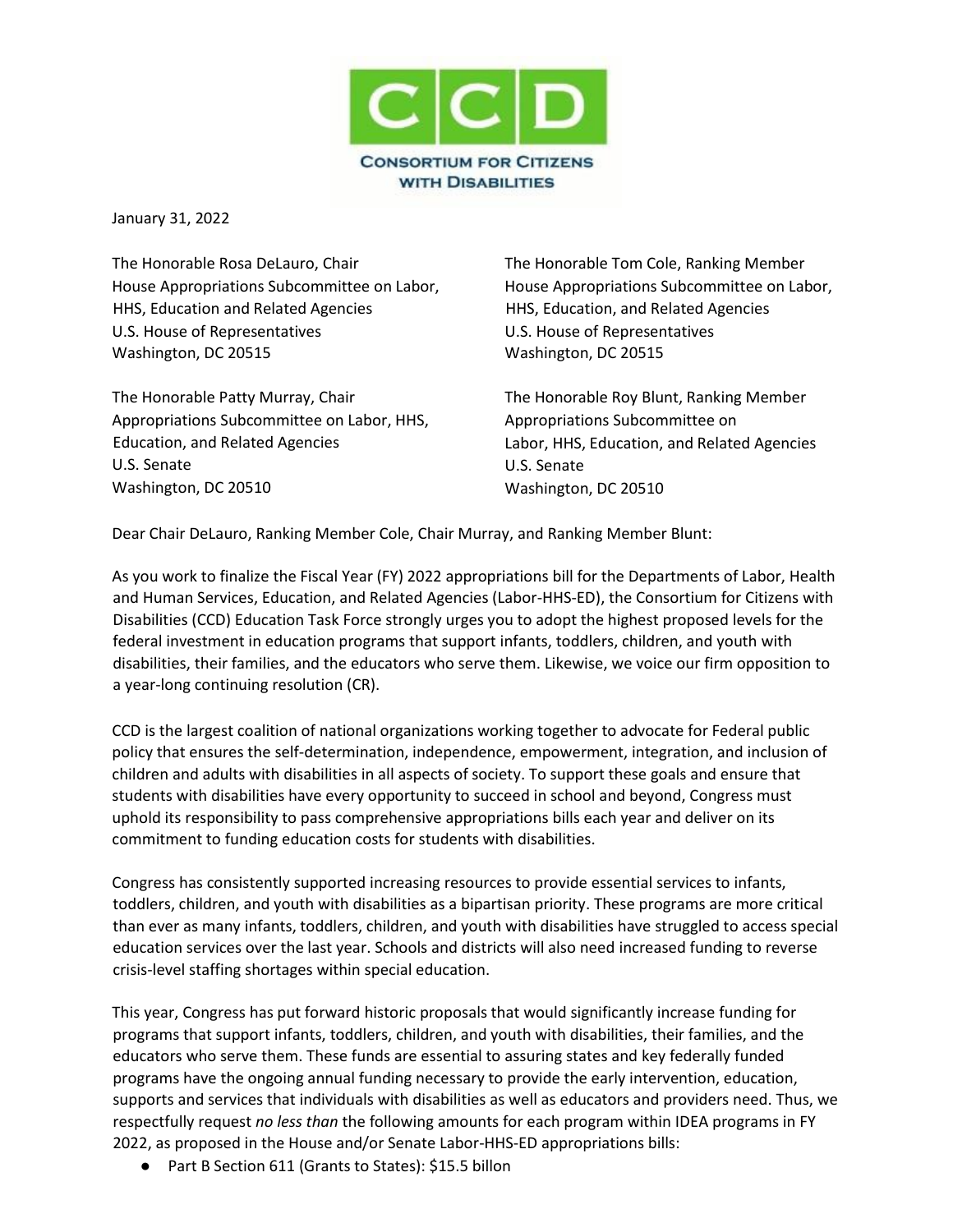- Part B Section 619 (Preschool Grants): \$503 million
- Part C (Grants to serve infants and toddlers): \$732 million
- Part D (National Activities):
	- State Personnel Development: \$39 million
	- Technical Assistance and Dissemination: \$49 million
	- Personnel Preparation: \$250 million
	- Parent Training and Information Centers: \$33 million
	- Media and Technology: \$32 million

Additionally, we respectfully request funding in the following amounts for additional programs that impact education and outcomes for individuals with disabilities:

- Institute for Education Sciences: \$814 million
- National Center for Special Education Research: \$65 million
- Office for Civil Rights: \$144 million
- ESSA Title I: \$36 billion
- ESSA Title II: \$2.3 billion
- Model Demonstrations and TPSID National Coordinating Center: \$15.1 million
- Protection and Advocacy for Individual Rights program: \$20 million
- American Printing House for the Blind: \$41 million
- Assistive Technology Act Programs: \$44 million

The need for additional funding, as identified above, is critical and cannot be overstated. Congress must fulfill its fiscal duties and pass an FY 2022 bill rather than continuing to pass CRs that put these historic and much-needed increases in peril. We urge you to provide no less than the amounts noted above to education programs that support infants, toddlers, children, and youth with disabilities, their families, and the educators who serve them.

## Sincerely,

American Association on Intellectual and Developmental Disabilities American Academy of Pediatrics American Foundation for the Blind American Music Therapy Association American Occupational Therapy Association American Physical Therapy Association American Printing House for the Blind American Psychological Association American Speech-Language-Hearing Association American Therapeutic Recreation Association Assistive Technology Industry Association Association of Assistive Technology Act Programs Association of People Supporting Employment First Association of University Centers on Disabilities Autism Society of America Autistic Self Advocacy Network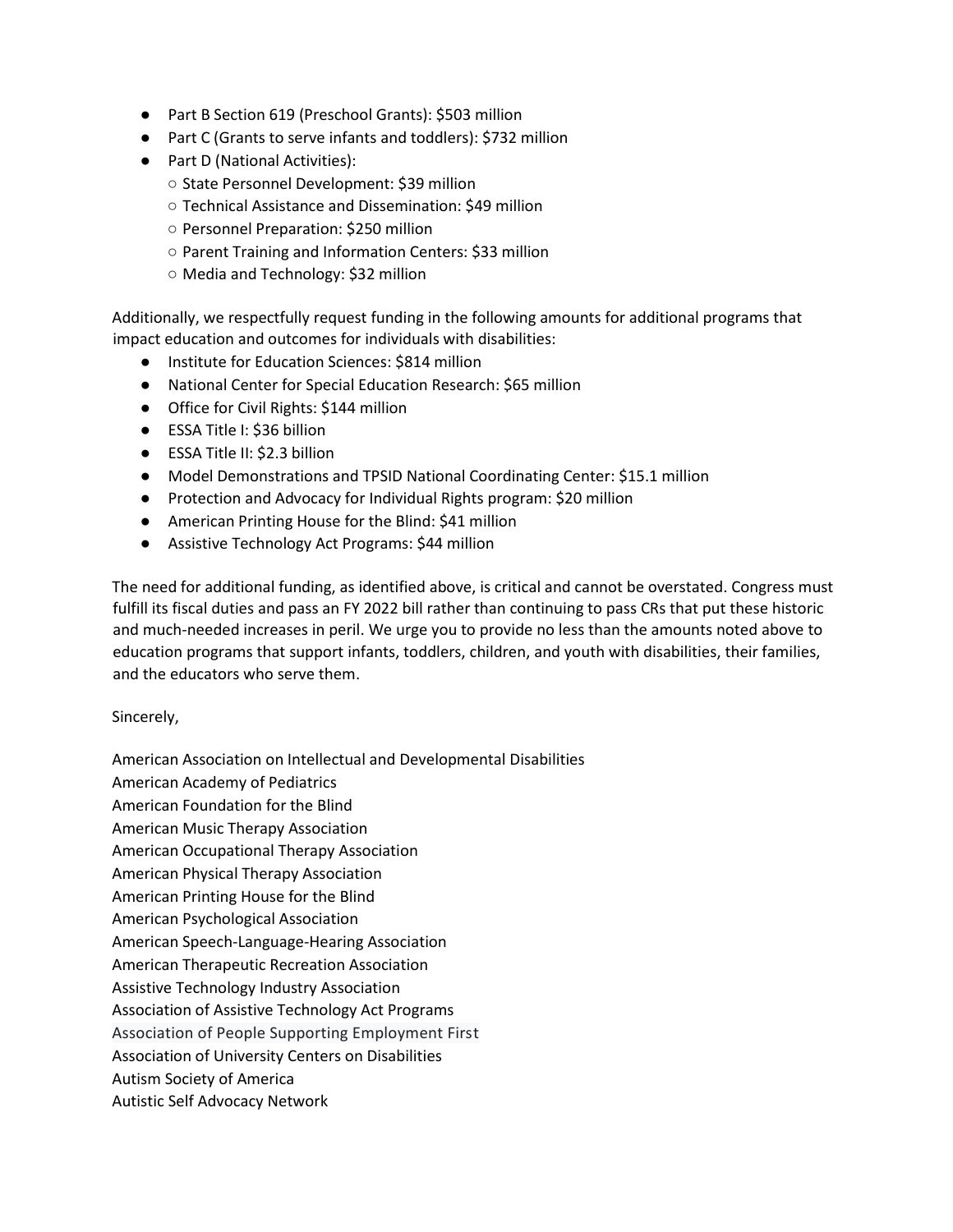Bazelon Center for Mental Health Law Center for Learner Equity Children and Adults with Attention-Deficit/Hyperactivity Disorder CommunicationFIRST Conference of Educational Administrators of Schools and Programs for the Deaf Council for Exceptional Children Council for Learning Disabilities Council of Administrators of Special Education Council of State Administrators of Vocational Rehabilitation Council of Parent Attorneys and Advocates Cure SMA Disability Rights Education & Defense Fund Division for Early Childhood of the Council for Exceptional Children Division for Learning Disabilities of the Council for Exceptional Children Easterseals Higher Education Consortium for Special Education IDEA Infant and Toddler Coordinators Association Learning Disabilities Association of America National Association of Councils on Developmental Disabilities National Association of School Psychologists National Association of State Directors of Special Education National Association of State Head Injury Administrators National Center for Learning Disabilities National Center for Parent Leadership, Advocacy, and Community Empowerment National Disability Rights Network National Down Syndrome Congress National Down Syndrome Society National PTA Teacher Education Division of the Council for Exceptional Children The Advocacy Institute The Arc of the United States

## CCD Education Task Force Co-Chairs:

Kim Musheno, Autism Society of America kmusheno@autism-society.org Lindsay Kubatzky, National Center for Learning Disabilities lateration and lkubatsky@ncld.org Bart Devon, National Down Syndrome Society Laura Kaloi, Council of Parent Attorneys & Advocates and Center for Learner Equity

bdevon@ndss.org lkaloi@stridepolicy.com

*The Consortium for Citizens with Disabilities (CCD) is the largest coalition of national organizations working together to advocate for federal public policy that ensures the self-determination, independence, empowerment, integration and inclusion of children and adults with disabilities in all aspects of society. The Education Task Force of CCD monitors federal legislation and regulations that address the educational needs of children and youth with disabilities and their families, including regulatory efforts under federal law such as the Individuals with Disabilities Education Act (IDEA), the Every Student Succeeds Act (ESSA),*